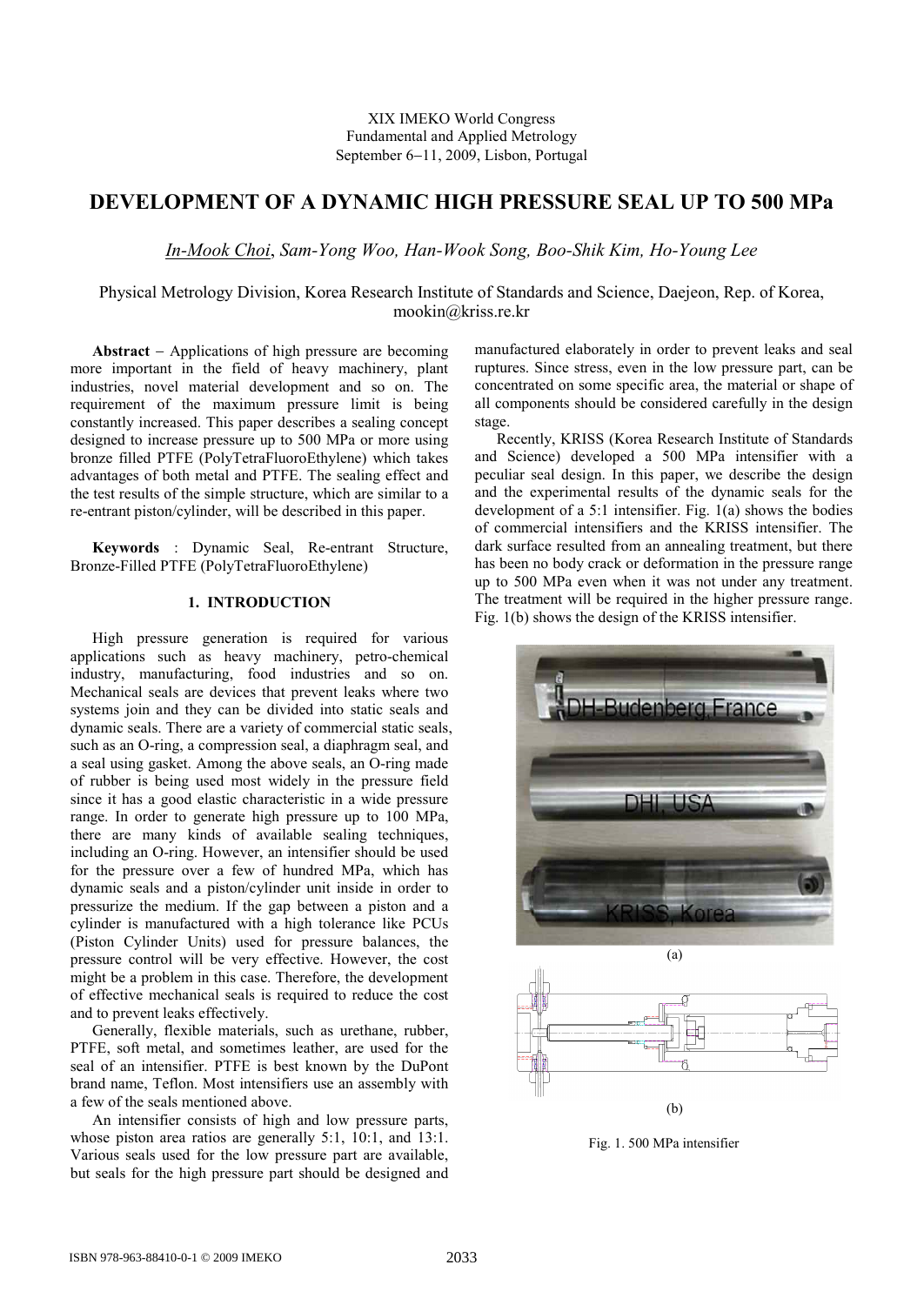## **2. DESIGN AND MANUFACTURING OF THE DYNAMIC SEAL**

### *2.1. Dynamic seal*

An O-ring, a single-acting seal, or a double-acting seal can be used for the dynamic seal since they have very good elastic and tough characteristics together. In general, they are used with other components, for example, backup rings, which are made of various materials. They are off the shelf devices and are relatively cheap. In this paper, the seals were tested in order to check

suitability for high pressure applications up to 500 MPa. Generally, an O-ring can be used for a pressure seal up to 200 MPa without any special design. Fig. 2 shows the test result with damaged seals at high pressure when an O-ring is used for the static seal. There was a leak 200 MPa without any special design. Fig. 2 shows the test result with damaged seals at high pressure when an O-ring is used for the static seal. There was a leak through the seal, and the O-ring was ruptured at 400 MPa. The rupture pressure was dependent on the size of the O-ring. If the seal is designed and manufactured within an excellent tolerance below 0.01 mm, the pressure generation limit may be increased. However, it is difficult to apply only the O-ring to a 500 MPa intensifier due to the safety.



Fig. 2. O-ring test result and ruptured seal: the seal was ruptured at 400 MPa

The application of a single-acting urethane seal to the pressure instrument is very effective because it has a wide elastic region and is stronger than an O-ring. Also, it has relatively low cost, even when the seal is custom-made. Fig. 3 shows the result of the leak test when the single-acting seal (picture inside) was used for the high pressure part of an intensifier.

As shown in Fig. 3, the pressure leak begins over 450 MPa, and it is more or less serious at 500 MPa. When pressure is applied rapidly to vessel, it takes a little time to be stabilized. Therefore, the small decrease rate in the Fig. 3, even at low pressure, is normal phenomenon. When the pressure inside the vessel is released rapidly, the opposite effect can be found. However, the pressure decrease at 500 MPa is very rapid compared to the stabilization time. Even though the seal was pressurized over 600 MPa, the seal has not been damaged or ruptured due to strong elastic characteristics.

Since off-the-shelf seals are not suitable to the high pressure intensifier over 500 MPa as described above, a new design and material is required. Without elaborate manufacturing, the seal should be able to be applied to an intensifier over 500 MPa.



(b)

Fig. 3. Unidirectional urethane seal test result and Pressure Decrease (PD) rate with respect to pressure

#### *2.2. Re-entrant sealing design*

Common static seals are strongly pressurized when assembled. Since the pressurized seals such as a metal-to metal seal (compression seal) have a plastic deformation, they cannot be used more than a few times. Specially, the dynamic seal should allow a piston to move freely in order to increase pressure precisely. A precise piston/cylinder assembly used for pressure balances can be an alternative to the dynamic seal. However, it is difficult to precisely manufacture the piston/cylinder with a large diameter for large volume changes of the vessel inside, and there is the problem of high cost[1]-[2].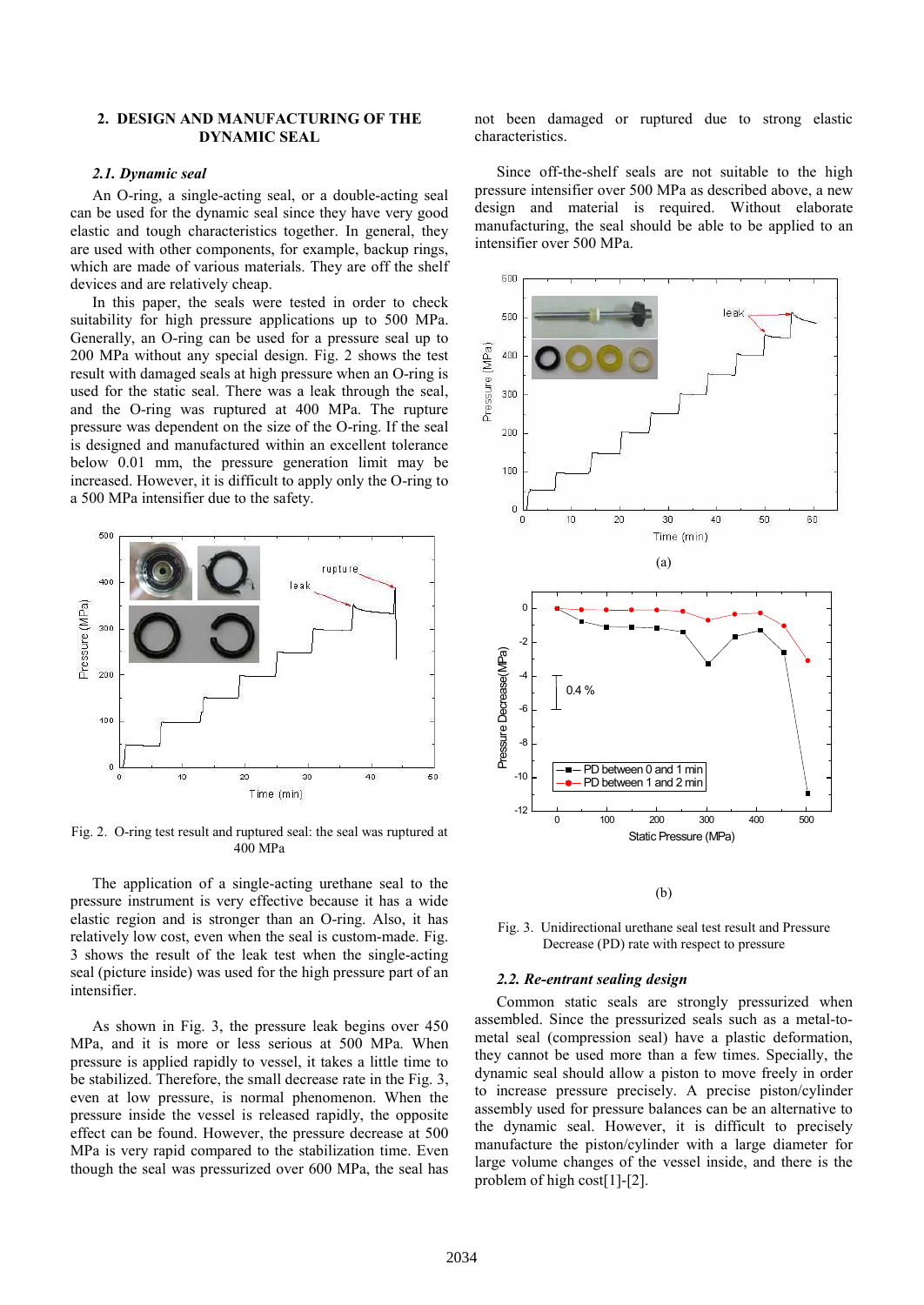A very effective design for the purpose of intensifier development using flexible material is shown in Fig. 4. Since the bronze-filled PTFE takes advantages of both metal and PTFE, it has a long elastic region and relatively high strength. The engagement length of the bronze-filled PTFE in the re-entrant shape is very important. The long seal is more effective than a short one, but it can cause high friction force between the piston and seal. The free movement of the piston is directly related to fine pressure control. The brass backup-ring also plays a critical role because it prevents the seal from going into the gap between the cylinder and the ring at high pressure.



Fig. 4. Re-entrant sealing design

#### **3. SEAL PERFORMANCE EXPERIMENT**

A seal using the bronze filled PTFE with a re-entrant structure is much more effective than a single-acting seal using urethane, or an O-ring assembly, as mentioned before. Fig. 5 shows the test results when the bronze filled PTFE seal shown in Fig. 4(a) was used. Generally, a leak becomes greater according to the pressure, but the bronze filled PTFE seal has leaks less at high pressure due to self deformation as shown in Fig. 5(b). The seal is not deformed sufficiently at low pressure, since it has slightly higher strength than rubber or urethane. If the engagement length  $(L<sub>1</sub>)$  of the seal is short, the pressure is not sealed completely.

In order to prohibit leaks at low pressure, an O-ring can be used as a double seal concept as shown in Fig. 4(b). If the initial gap between the bronze filled PTFE and the piston is not within the allowed tolerance, the O-ring can be ruptured. Fig. 6 shows excellent results when the double seal was used, even in the low pressure range. The seal was reusable even when tested over a few of hundred times and reassembled, since the bronzed filled PTFE has excellent elastic characteristics. There is a Korean patent pending for this structure[3].



Fig. 5. Bronze filled PTFE seal test result and Pressure Decrease (PD) according to pressure



Fig. 6. Test result of the bronze filled PTFE seal with O-ring backup